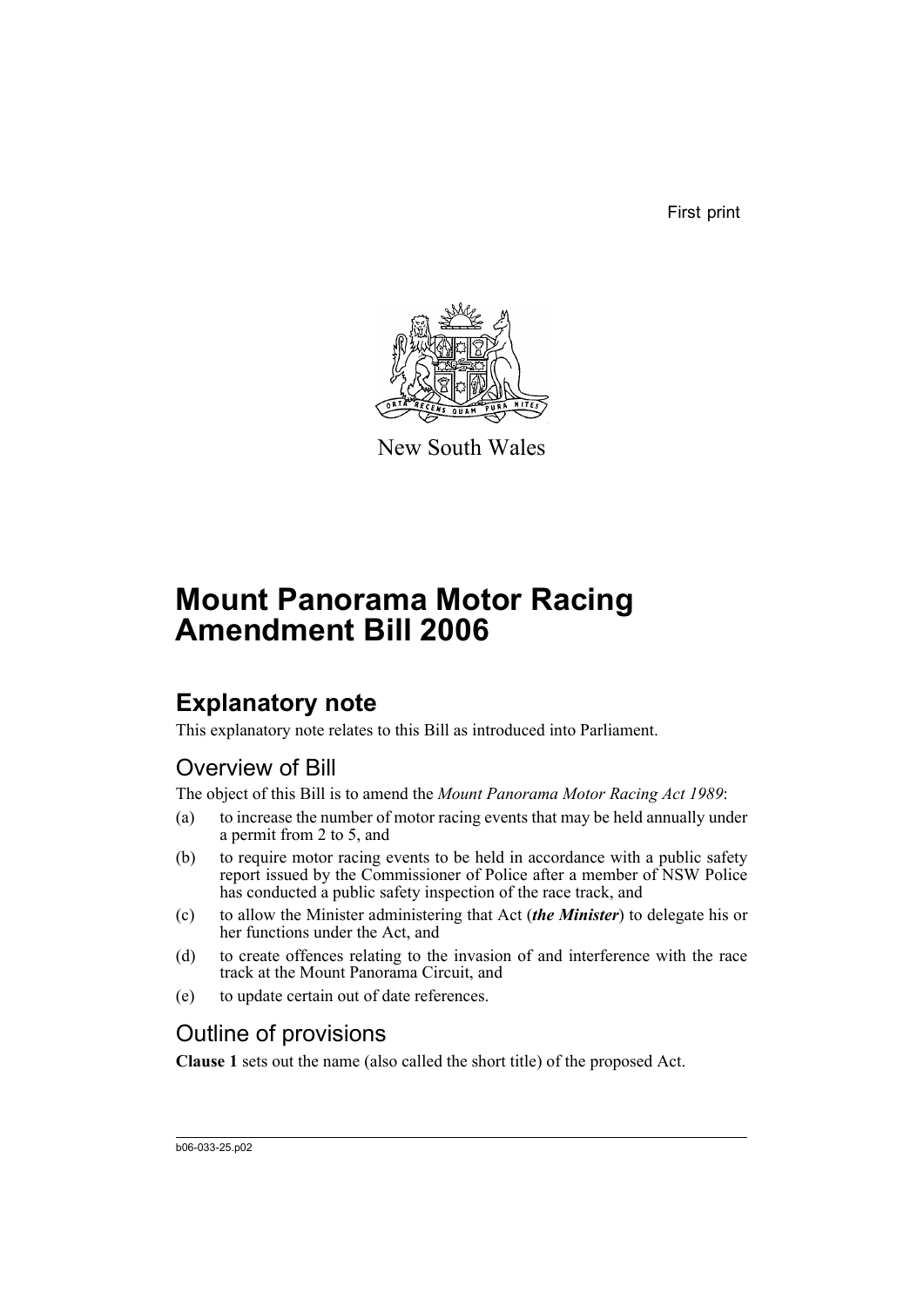Explanatory note

**Clause 2** provides for the commencement of the proposed Act on a day or days to be appointed by proclamation.

**Clause 3** is a formal provision that gives effect to the amendments to the *Mount Panorama Motor Racing Act 1989* set out in Schedule 1.

**Clause 4** provides for the repeal of the proposed Act after all the amendments made by the proposed Act have commenced. Once the amendments have commenced the proposed Act will be spent and section 30 of the *Interpretation Act 1987* provides that the repeal of an amending Act does not affect the amendments made by that Act.

#### **Schedule 1 Amendments**

**Schedule 1 [2]** defines certain terms that are used in provisions to be inserted by the proposed Act in the *Mount Panorama Motor Racing Act 1989* (*the principal Act*). For instance, *race track* is defined as being any part of a road or road related area within the Mount Panorama Circuit that is used for motor racing and includes the pit area and any other area within the Mount Panorama Circuit prescribed by the regulations.

**Schedule 1 [4]** amends section 4 of the principal Act to clarify the area in respect of which the Minister may designate as being the Mount Panorama Circuit.

**Schedule 1 [5]** amends section 5 of the principal Act to increase the number of events that may be permitted by the Minister under the principal Act from 2 to 5.

**Schedule 1 [6]** amends section 5 of the principal Act to make it clear that the Minister may issue a single permit authorising the holding of one or more meetings for motor racing and associated events.

**Schedule 1 [7]** amends section 6 of the principal Act to make it a condition of a permit issued by the Minister under the principal Act that Bathurst Regional Council must not hold or authorise the holding of a meeting for motor racing unless a public safety report has been issued by the Commissioner of Police and the event is conducted in accordance with the conditions (if any) that the Commissioner has imposed on the issue of the public safety report.

**Schedule 1 [8]** amends section 6 of the principal Act to make it clear that the Minister may impose conditions on a permit relating to the sanctioning or endorsement of meetings for motor racing by specified persons, bodies or organisations.

**Schedule 1 [9]** inserts a new Part 2B in the principal Act (proposed sections 8B–8D) relating to the regulation of conduct on the race track. The proposed Part contains the following provisions:

Proposed section 8B defines the term *authorised person* for the purposes of the proposed Part.

Proposed section 8C makes it an offence for a person (other than an authorised person) to enter or remain on the race track on a day specified in a permit for the holding of a meeting for motor racing or associated event without reasonable excuse.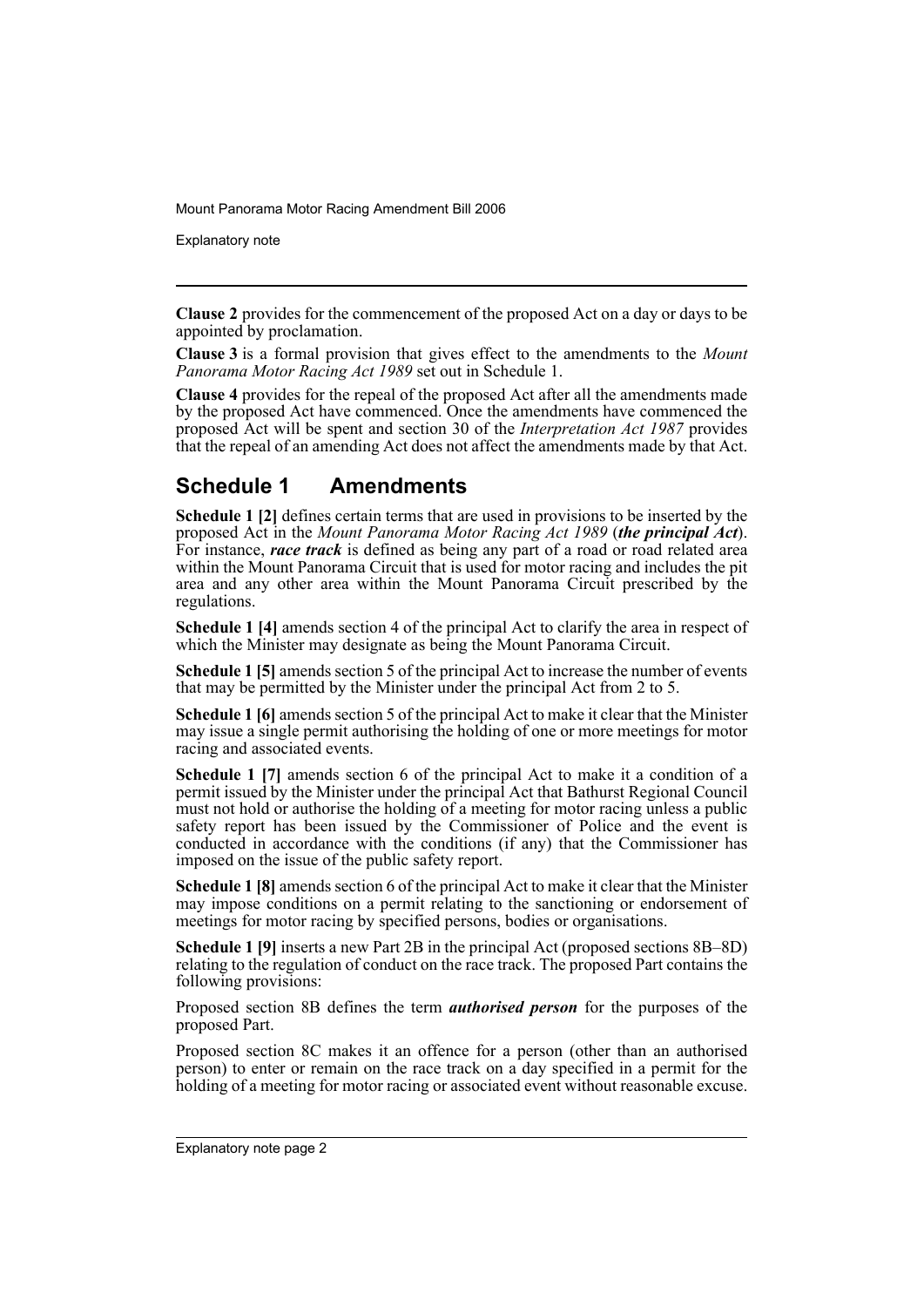Explanatory note

Proposed section 8D makes it an offence for a person (other than an authorised person) to cause or permit any substance or thing to be placed on, or applied to, the race track on a day specified in a permit for the holding of a meeting for motor racing or associated event if that placement or application creates a risk to the safety of a competitor or other authorised person.

**Schedule 1 [13]** amends section 14 of the principal Act to make amendments that are consequential on the insertion of proposed Part 2B.

**Schedule 1 [12]** inserts new sections 12A and 12B in the principal Act.

Proposed section 12A enables the Minister to delegate his or her functions under the principal Act to the Director-General of the Department of the Arts, Sport and Recreation, or a member of staff of that Department.

Proposed section 12B enables the Commissioner of Police to issue a public safety report stating that:

- (a) the track is safe for the holding of a meeting for motor racing, or
- (b) the track will be safe for the holding of such a meeting if it is held in accordance with the conditions specified by the Commissioner in the report, or
- (c) the track is not safe for the holding of such a meeting.

**Schedule 1 [14]** increases the maximum penalty for an offence under the regulations from 5 penalty units to 20 penalty units.

**Schedule 1 [15]** amends Schedule 1 to the principal Act to enable the Governor to make regulations of a savings or transitional nature.

**Schedule 1 [1], [3], [10] and [11]** update outdated references.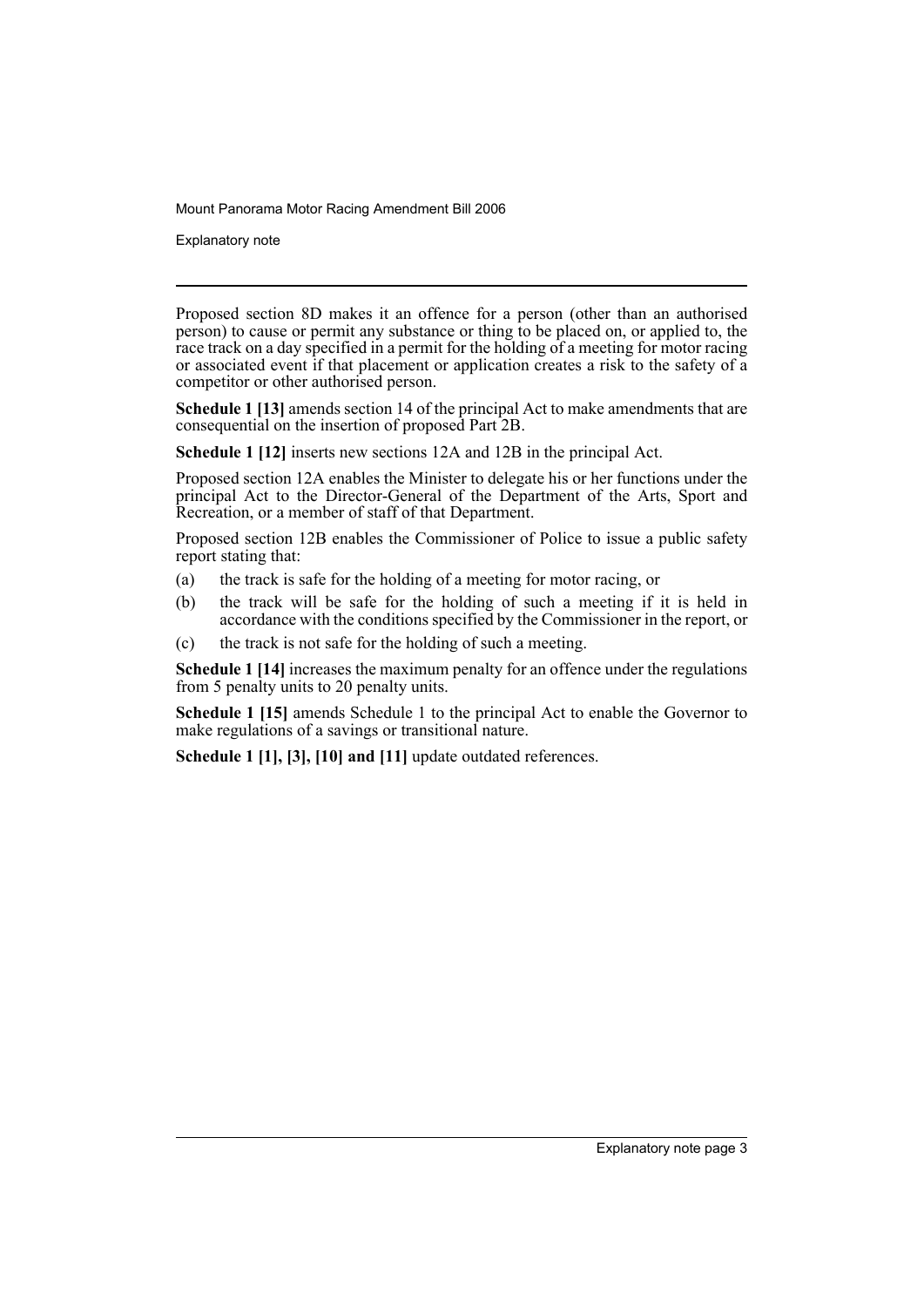Explanatory note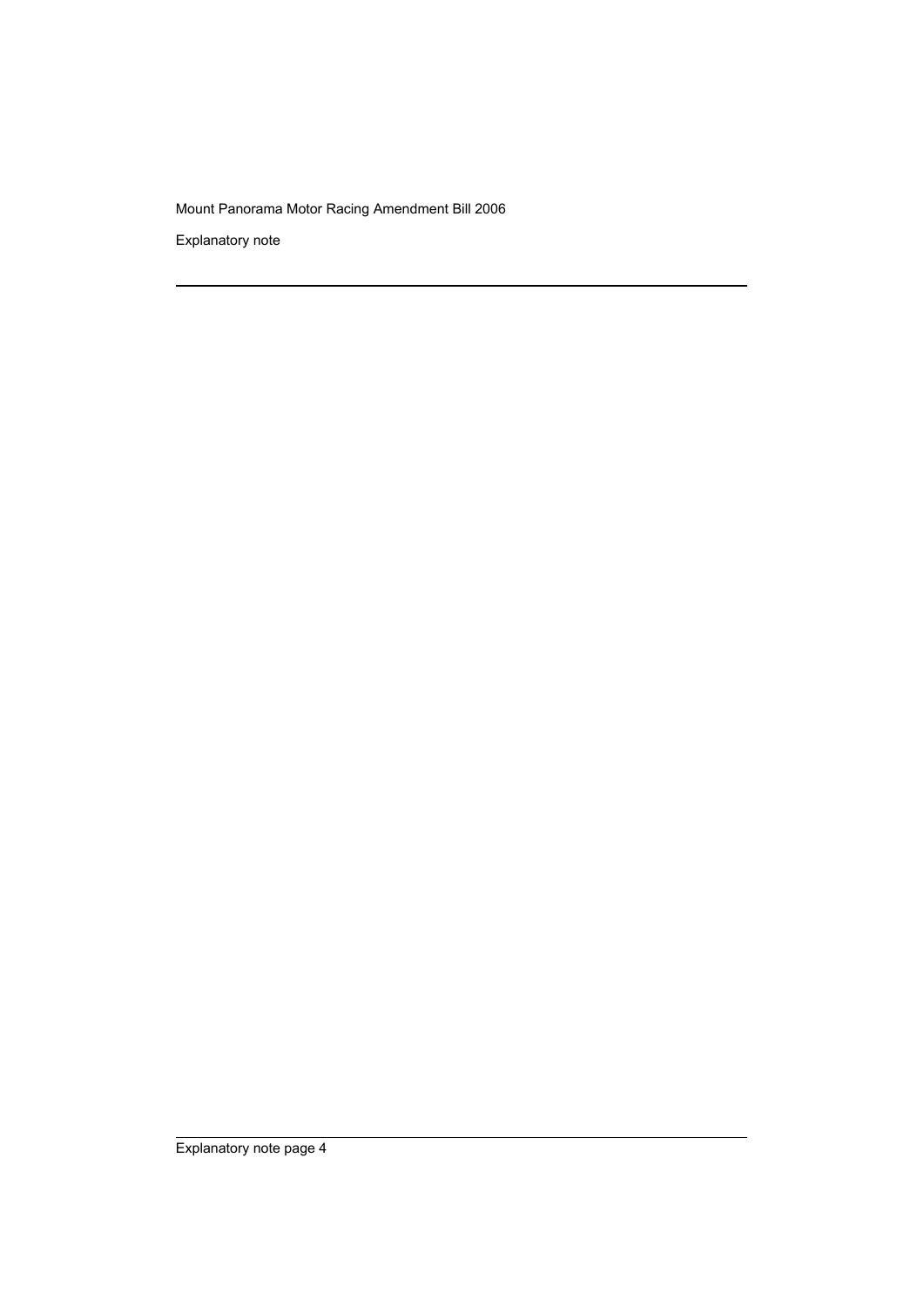First print



New South Wales

# **Mount Panorama Motor Racing Amendment Bill 2006**

## **Contents**

|   |                                                             | Page |
|---|-------------------------------------------------------------|------|
|   | Name of Act                                                 |      |
|   | Commencement                                                | 2    |
|   | Amendment of Mount Panorama Motor Racing Act 1989<br>No 108 | 2    |
| 4 | Repeal of Act                                               | 2    |
|   | Schedule 1 Amendments                                       | 3    |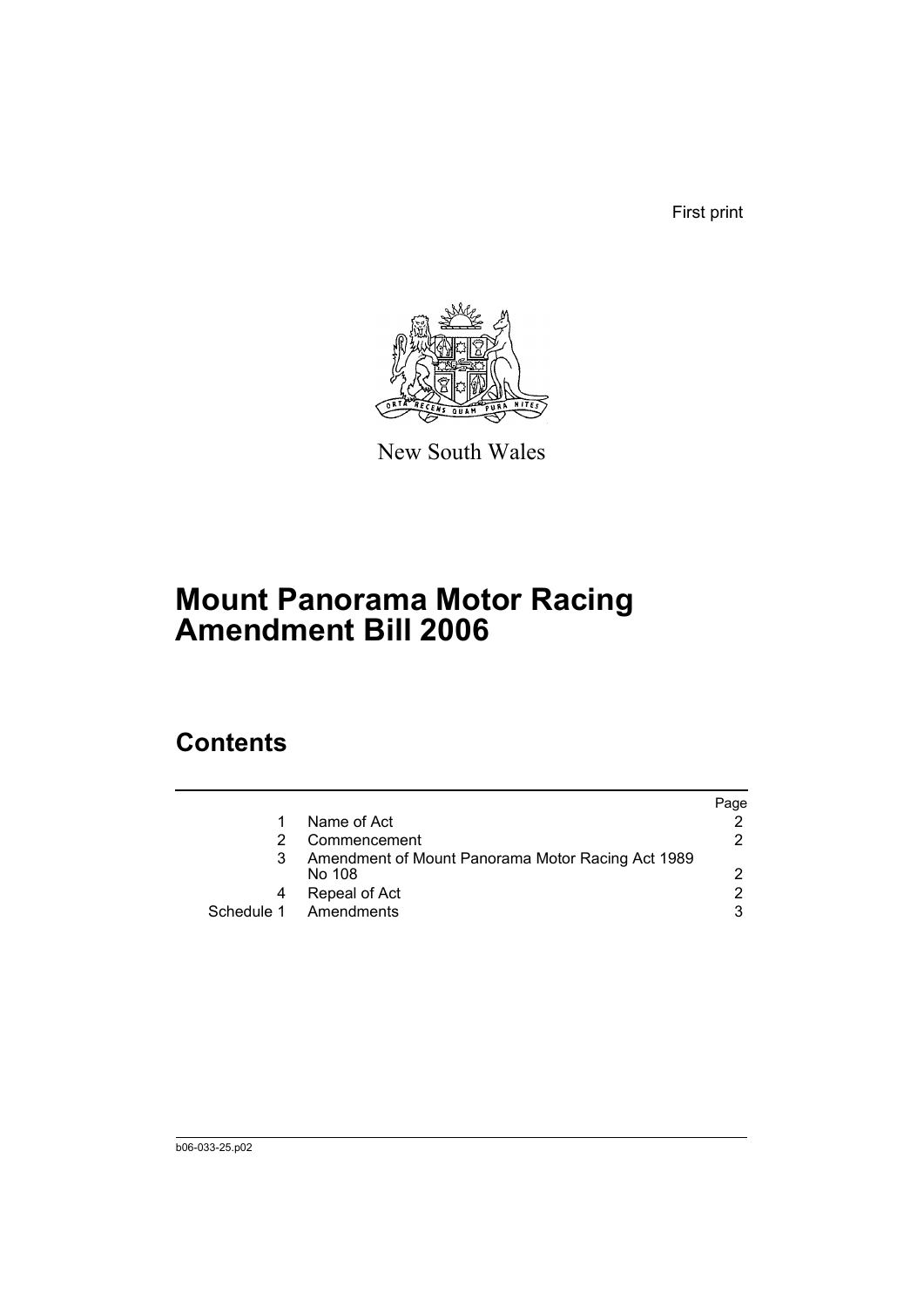Contents

Page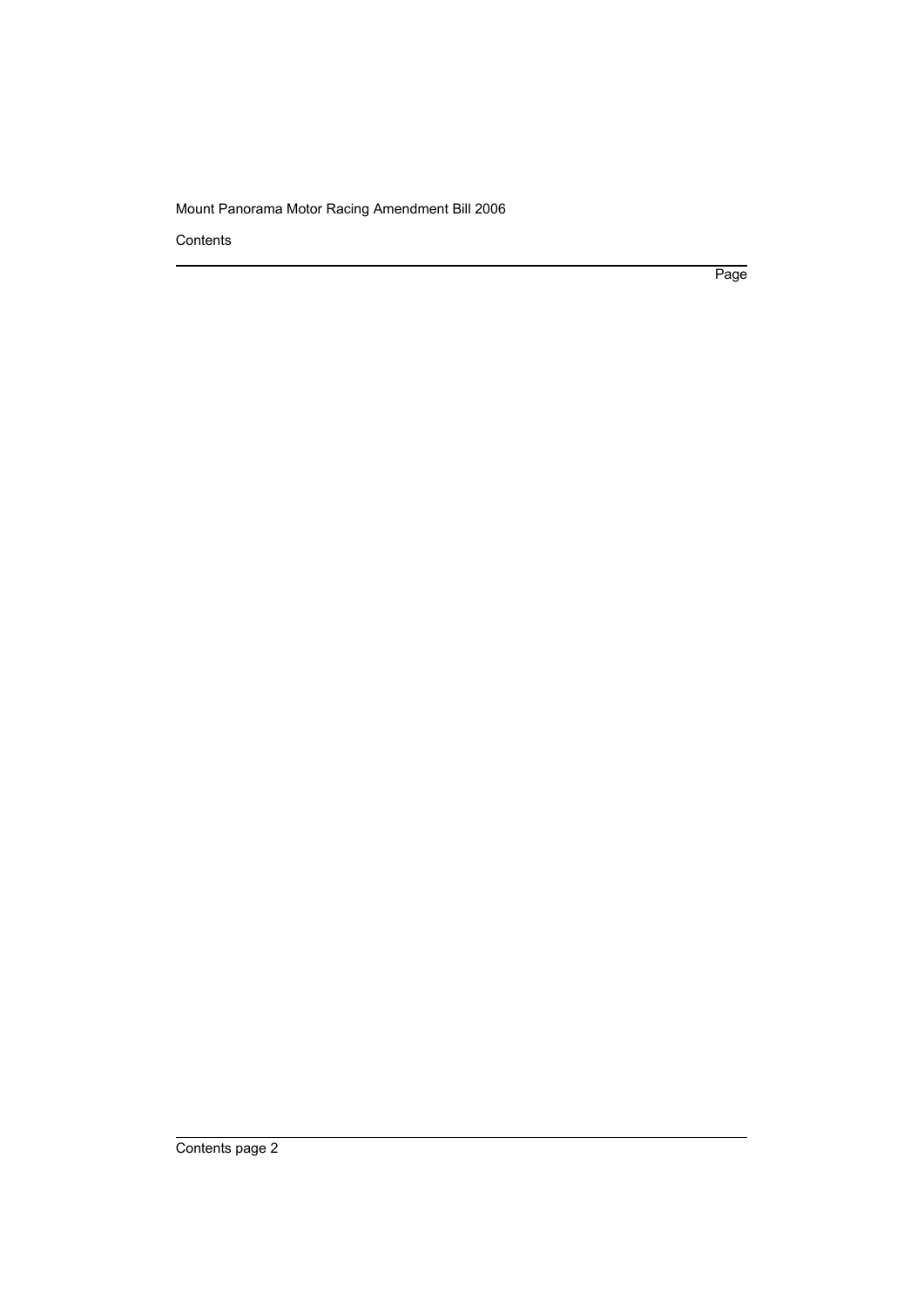

New South Wales

## **Mount Panorama Motor Racing Amendment Bill 2006**

No , 2006

#### **A Bill for**

An Act to amend the *Mount Panorama Motor Racing Act 1989* to make further provision with respect to the holding of meetings for motor racing; and for other purposes.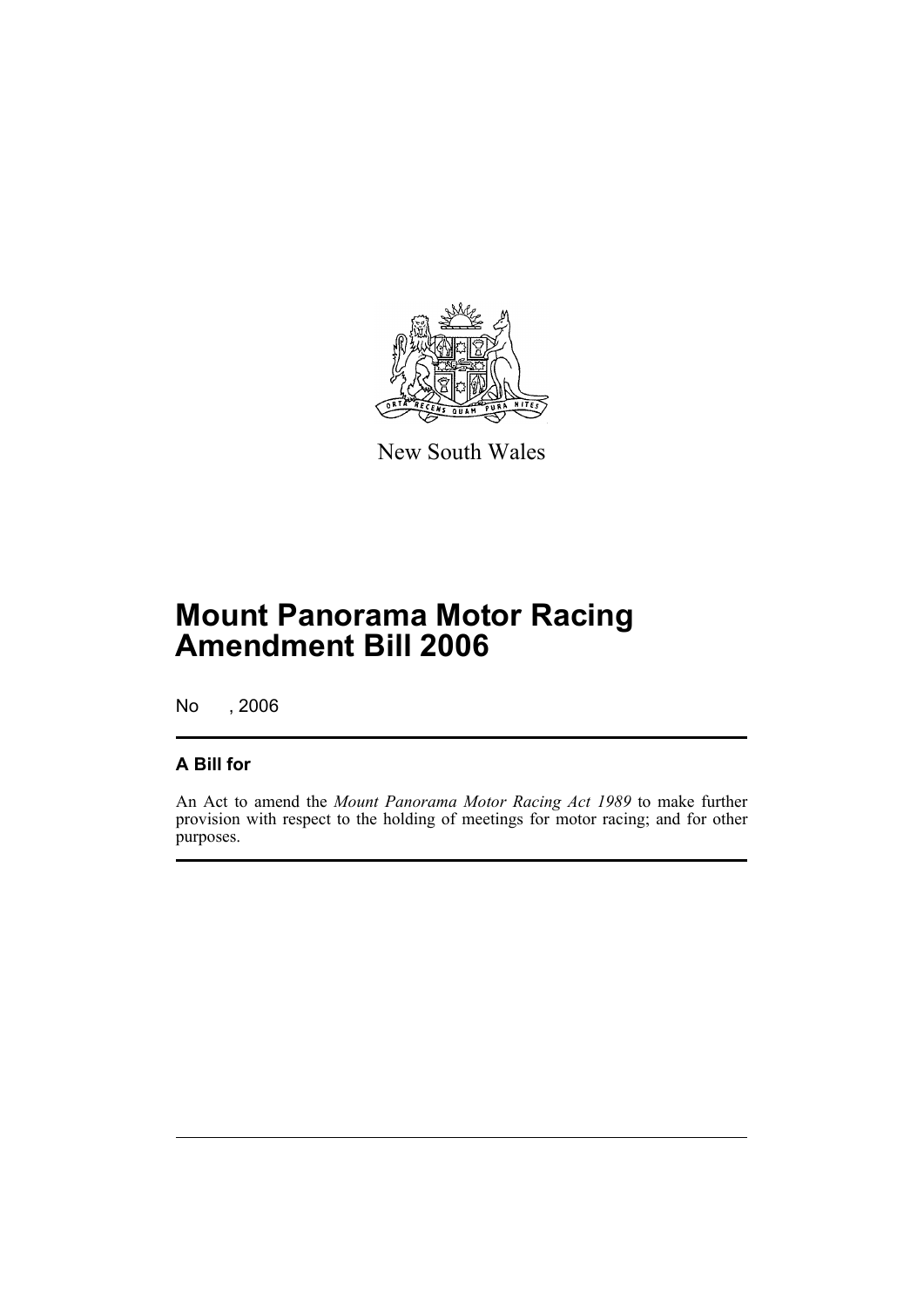|              | The Legislature of New South Wales enacts:                                                                                                                       | 1        |  |  |  |  |
|--------------|------------------------------------------------------------------------------------------------------------------------------------------------------------------|----------|--|--|--|--|
| 1            | Name of Act                                                                                                                                                      |          |  |  |  |  |
|              | This Act is the Mount Panorama Motor Racing Amendment Act 2006.                                                                                                  | 3        |  |  |  |  |
| $\mathbf{2}$ | <b>Commencement</b>                                                                                                                                              | 4        |  |  |  |  |
|              | This Act commences on a day or days to be appointed by proclamation.                                                                                             | 5        |  |  |  |  |
| 3            | Amendment of Mount Panorama Motor Racing Act 1989 No 108                                                                                                         |          |  |  |  |  |
|              | The Mount Panorama Motor Racing Act 1989 is amended as set out in<br>Schedule 1.                                                                                 | 7<br>8   |  |  |  |  |
| 4            | <b>Repeal of Act</b>                                                                                                                                             |          |  |  |  |  |
|              | This Act is repealed on the day following the day on which all of the<br>(1)<br>provisions of this Act have commenced.                                           | 10<br>11 |  |  |  |  |
|              | The repeal of this Act does not, because of the operation of section 30<br>(2)<br>of the <i>Interpretation Act 1987</i> , affect any amendment made by this Act. | 12<br>13 |  |  |  |  |
|              |                                                                                                                                                                  |          |  |  |  |  |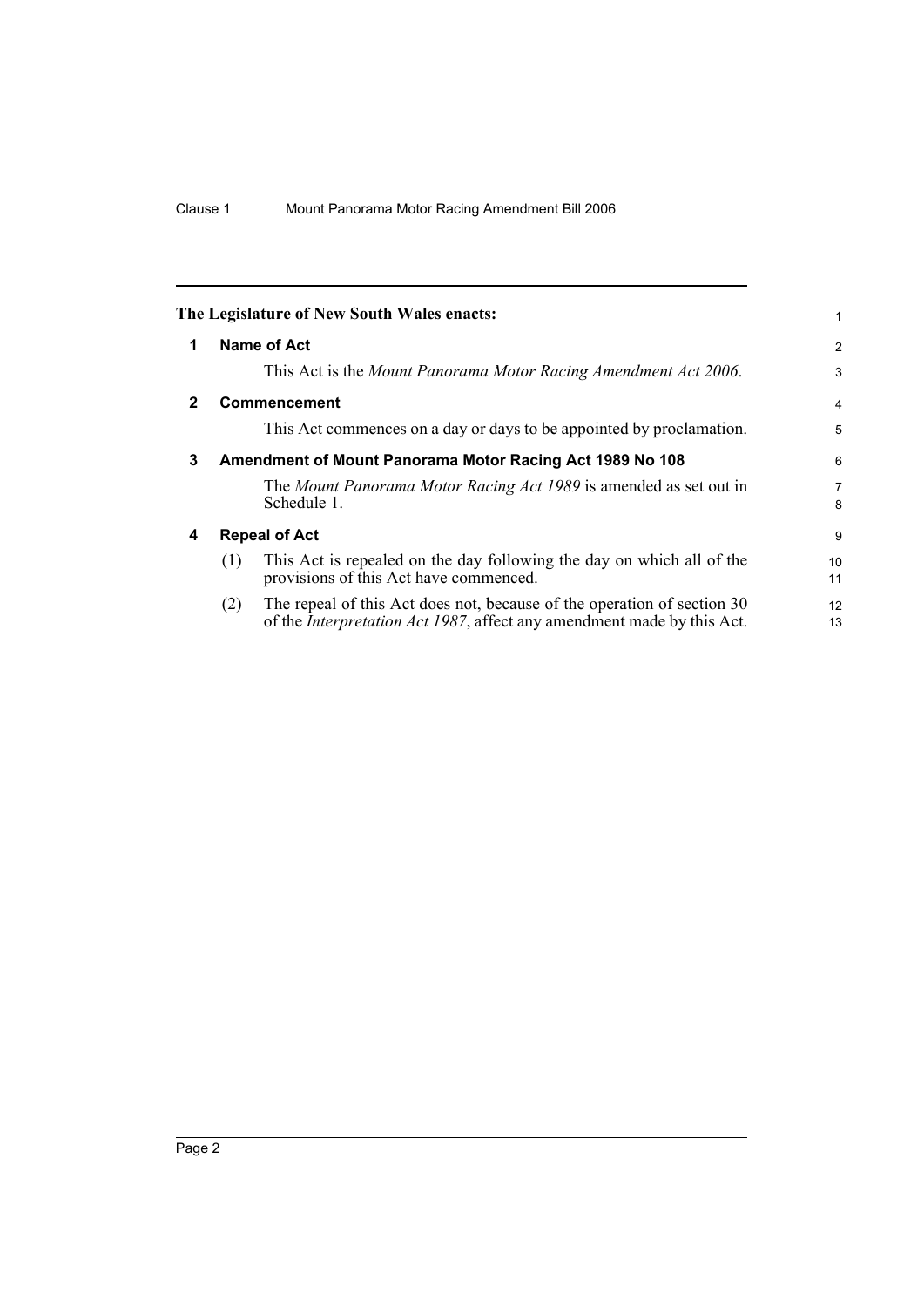Amendments Schedule 1

(Section 3)

1

2

| <b>Schedule 1</b> |  |  | <b>Amendments</b> |
|-------------------|--|--|-------------------|
|-------------------|--|--|-------------------|

| [1] | <b>Section 3 Definitions</b>                                                                                                                                           |                        |  |  |
|-----|------------------------------------------------------------------------------------------------------------------------------------------------------------------------|------------------------|--|--|
|     | Omit "City" from the definition of <i>Council</i> . Insert instead "Regional".                                                                                         | 4                      |  |  |
| [2] | <b>Section 3</b>                                                                                                                                                       | 5                      |  |  |
|     | Insert in alphabetical order:                                                                                                                                          | 6                      |  |  |
|     | exercise a function includes perform a duty.                                                                                                                           | $\overline{7}$         |  |  |
|     | <i>function</i> includes a power, authority or duty.                                                                                                                   | 8                      |  |  |
|     | <i>public safety report</i> means a report issued by the Commissioner<br>of Police under section 12B.                                                                  | $\boldsymbol{9}$<br>10 |  |  |
|     | <i>race track</i> means any part of a road or road related area within the<br>Mount Panorama Circuit that is used for motor racing, and<br>includes:                   | 11<br>12<br>13         |  |  |
|     | (a)<br>pit areas, and                                                                                                                                                  | 14                     |  |  |
|     | run-off areas, and<br>(b)                                                                                                                                              | 15                     |  |  |
|     | any other area within the Mount Panorama Circuit<br>(c)<br>prescribed by the regulations.                                                                              | 16<br>17               |  |  |
| [3] | Section 3, definition of "Mount Panorama Circuit"                                                                                                                      | 18                     |  |  |
|     | Omit "City of Bathurst".                                                                                                                                               | 19                     |  |  |
|     | Insert instead "local government area of Bathurst Regional".                                                                                                           | 20                     |  |  |
| [4] | <b>Section 4 Designation of Mount Panorama Circuit</b>                                                                                                                 | 21                     |  |  |
|     | Omit "the whole, or part, of" from section 4 (1).                                                                                                                      | 22                     |  |  |
| [5] | Section 5 Permits for conduct of specified motor racing meetings                                                                                                       | 23                     |  |  |
|     | Omit "2 meetings" from section 5 (4). Insert instead "5 meetings".                                                                                                     | 24                     |  |  |
| [6] | Section 5 (5)                                                                                                                                                          | 25                     |  |  |
|     | Insert after section $5(4)$ :                                                                                                                                          |                        |  |  |
|     | (5)<br>Subject to subsection (4), the Minister may issue a single permit<br>authorising the holding of one or more meetings for motor racing<br>and associated events. | 27<br>28<br>29         |  |  |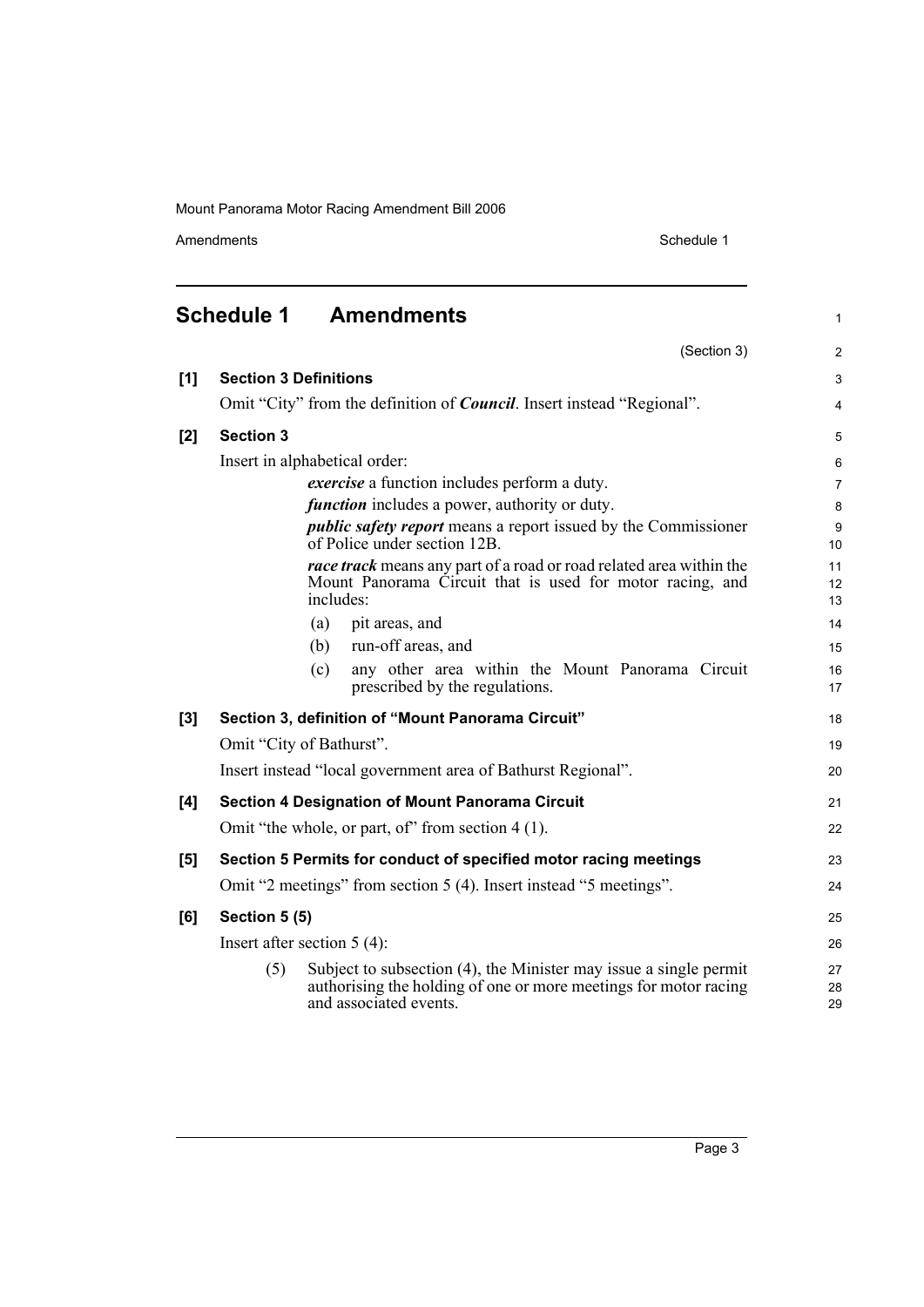Schedule 1 Amendments

| [7] |         |                       |     | <b>Section 6 Conditions of permits generally</b>                                                                                                                                                                                                                                                                                                                                                                                                                                   | 1                                                  |
|-----|---------|-----------------------|-----|------------------------------------------------------------------------------------------------------------------------------------------------------------------------------------------------------------------------------------------------------------------------------------------------------------------------------------------------------------------------------------------------------------------------------------------------------------------------------------|----------------------------------------------------|
|     |         |                       |     | Omit section $6(1)(b)$ . Insert instead:                                                                                                                                                                                                                                                                                                                                                                                                                                           | $\overline{c}$                                     |
|     |         |                       | (b) | the condition that the Council must not hold or authorise<br>the holding of a meeting for motor racing or associated<br>events (including events not connected with motor racing)<br>under the permit unless a public safety report has been<br>issued under section 12B $(1)$ (a) or (b) in relation to the<br>meeting or event, and the meeting or event is held in<br>accordance with such conditions (if any) relating to public<br>safety as are specified in the report, and | 3<br>4<br>5<br>6<br>$\overline{7}$<br>8<br>9<br>10 |
| [8] |         | Section 6 (2) (e)     |     |                                                                                                                                                                                                                                                                                                                                                                                                                                                                                    | 11                                                 |
|     |         |                       |     | Insert at the end of section $6(2)(d)$ :                                                                                                                                                                                                                                                                                                                                                                                                                                           | 12                                                 |
|     |         |                       |     | , and                                                                                                                                                                                                                                                                                                                                                                                                                                                                              | 13                                                 |
|     |         |                       | (e) | the sanctioning or endorsement by specified persons,<br>bodies or organisations of the holding of meetings for<br>motor racing and associated events.                                                                                                                                                                                                                                                                                                                              | 14<br>15<br>16                                     |
| [9] | Part 2B |                       |     |                                                                                                                                                                                                                                                                                                                                                                                                                                                                                    | 17                                                 |
|     |         | Insert after Part 2A: |     |                                                                                                                                                                                                                                                                                                                                                                                                                                                                                    | 18                                                 |
|     |         |                       |     | Part 2B Regulation of conduct on race track                                                                                                                                                                                                                                                                                                                                                                                                                                        | 19                                                 |
|     | 8B      | <b>Definition</b>     |     |                                                                                                                                                                                                                                                                                                                                                                                                                                                                                    | 20                                                 |
|     |         |                       |     | In this Part:                                                                                                                                                                                                                                                                                                                                                                                                                                                                      | 21                                                 |
|     |         |                       |     | <i>authorised person</i> means any of the following:                                                                                                                                                                                                                                                                                                                                                                                                                               | 22                                                 |
|     |         |                       | (a) | a police officer,                                                                                                                                                                                                                                                                                                                                                                                                                                                                  | 23                                                 |
|     |         |                       | (b) | a person who is a member of staff of the Department of the<br>Arts, Sport and Recreation authorised for the purposes of<br>this Part by the Director-General of the Department,                                                                                                                                                                                                                                                                                                    | 24<br>25<br>26                                     |
|     |         |                       | (c) | a person who is a competitor in the meeting or event,                                                                                                                                                                                                                                                                                                                                                                                                                              | 27                                                 |
|     |         |                       | (d) | a person who is engaged in the control or management of<br>the meeting or event,                                                                                                                                                                                                                                                                                                                                                                                                   | 28<br>29                                           |
|     |         |                       | (e) | a person (or a member of a class of persons) authorised for<br>the purposes of this Part by the Council,                                                                                                                                                                                                                                                                                                                                                                           | 30<br>31                                           |
|     |         |                       | (f) | a person (or a member of a class of persons) prescribed by<br>the regulations,                                                                                                                                                                                                                                                                                                                                                                                                     | 32<br>33                                           |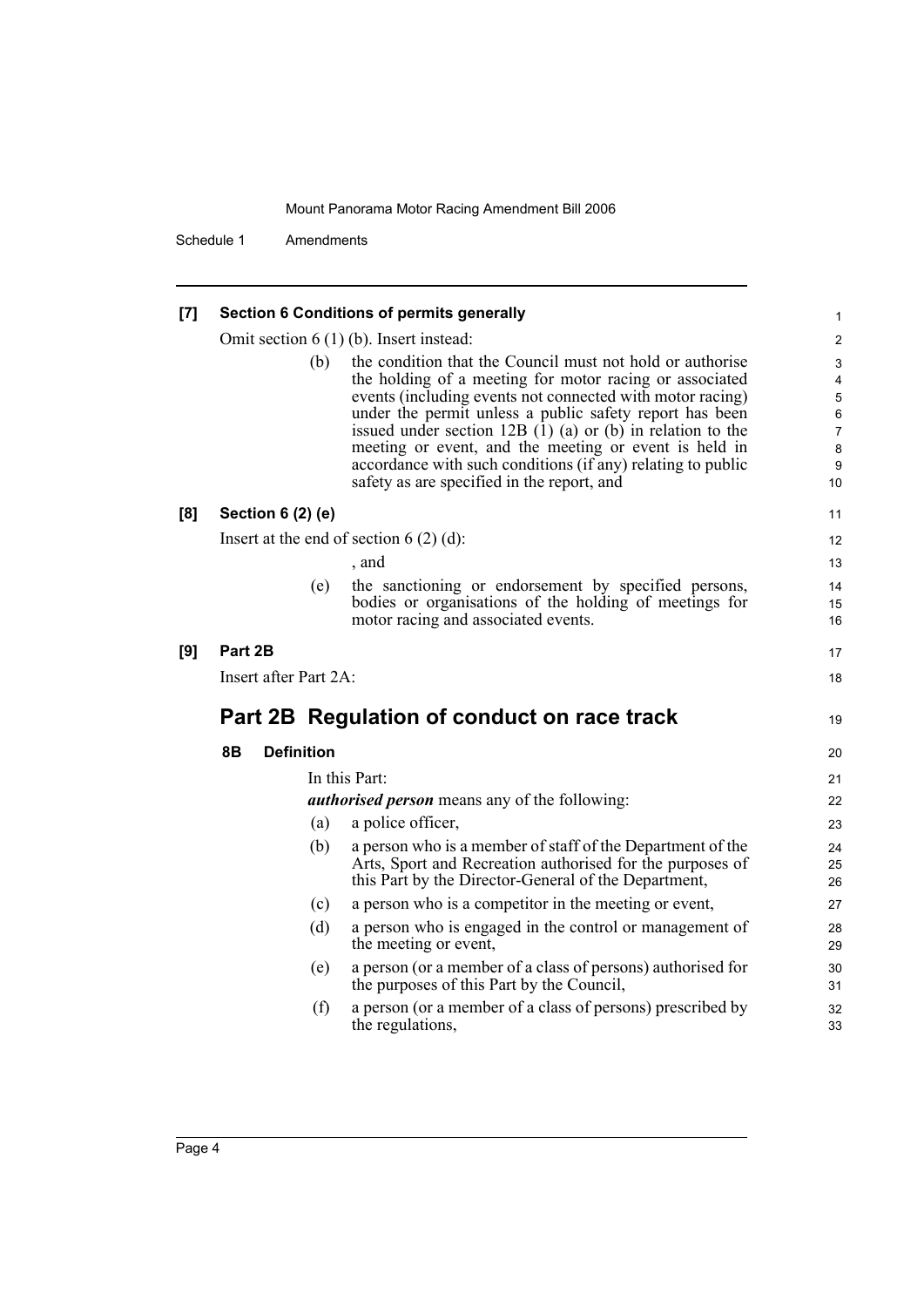Amendments Schedule 1

[10]

 $[11]$ 

**[12]** 

|     | (g)                      | a person (or a member of a class of persons) authorised by<br>a person referred to in paragraph $(a)$ , $(b)$ , $(c)$ , $(d)$ , $(e)$ or $(f)$ .                                                                                                                                                                                                                                                                                       | $\mathbf{1}$<br>$\overline{2}$         |
|-----|--------------------------|----------------------------------------------------------------------------------------------------------------------------------------------------------------------------------------------------------------------------------------------------------------------------------------------------------------------------------------------------------------------------------------------------------------------------------------|----------------------------------------|
| 8C  |                          | Race track invasions prohibited                                                                                                                                                                                                                                                                                                                                                                                                        | 3                                      |
|     |                          | A person (other than an authorised person) must not, without<br>reasonable excuse, enter or remain on the race track on a day<br>specified in a permit for the holding of a meeting for motor racing<br>or an associated event.                                                                                                                                                                                                        | 4<br>5<br>$\,6\,$<br>$\overline{7}$    |
|     |                          | Maximum penalty: 100 penalty units.                                                                                                                                                                                                                                                                                                                                                                                                    | 8                                      |
| 8D  |                          | Race track not to be interfered with                                                                                                                                                                                                                                                                                                                                                                                                   | 9                                      |
|     |                          | A person (other than an authorised person) must not cause or<br>permit any substance or thing to be placed on, or applied to, the<br>race track on a day specified in a permit for the holding of a<br>meeting for motor racing or an associated event if the placement<br>or application of the substance or thing creates a risk to the safety<br>of a competitor or other authorised person.<br>Maximum penalty: 100 penalty units. | 10<br>11<br>12<br>13<br>14<br>15<br>16 |
|     |                          | <b>Section 10 Advisory Committee</b>                                                                                                                                                                                                                                                                                                                                                                                                   | 17                                     |
|     |                          | Omit "the Police Force" from section 10 (4) (b). Insert instead "NSW Police".                                                                                                                                                                                                                                                                                                                                                          | 18                                     |
|     | Section 10 (4) (c)       |                                                                                                                                                                                                                                                                                                                                                                                                                                        | 19                                     |
|     |                          | Omit "Department of Sport, Recreation and Racing".                                                                                                                                                                                                                                                                                                                                                                                     | 20                                     |
|     |                          | Insert instead "Department of the Arts, Sport and Recreation".                                                                                                                                                                                                                                                                                                                                                                         | 21                                     |
|     | Sections 12A and 12B     |                                                                                                                                                                                                                                                                                                                                                                                                                                        | 22                                     |
|     | Insert after section 12: |                                                                                                                                                                                                                                                                                                                                                                                                                                        | 23                                     |
| 12A | <b>Delegation</b>        |                                                                                                                                                                                                                                                                                                                                                                                                                                        | 24                                     |
|     |                          | The Minister may delegate the exercise of any function of the<br>Minister under this Act or the regulations (other than this power<br>of delegation) to:                                                                                                                                                                                                                                                                               | 25<br>26<br>27                         |
|     | (a)                      | the Director-General of the Department of the Arts, Sport<br>and Recreation, or                                                                                                                                                                                                                                                                                                                                                        | 28<br>29                               |
|     | (b)                      | a member of staff of the Department of the Arts, Sport and<br>Recreation.                                                                                                                                                                                                                                                                                                                                                              | 30<br>31                               |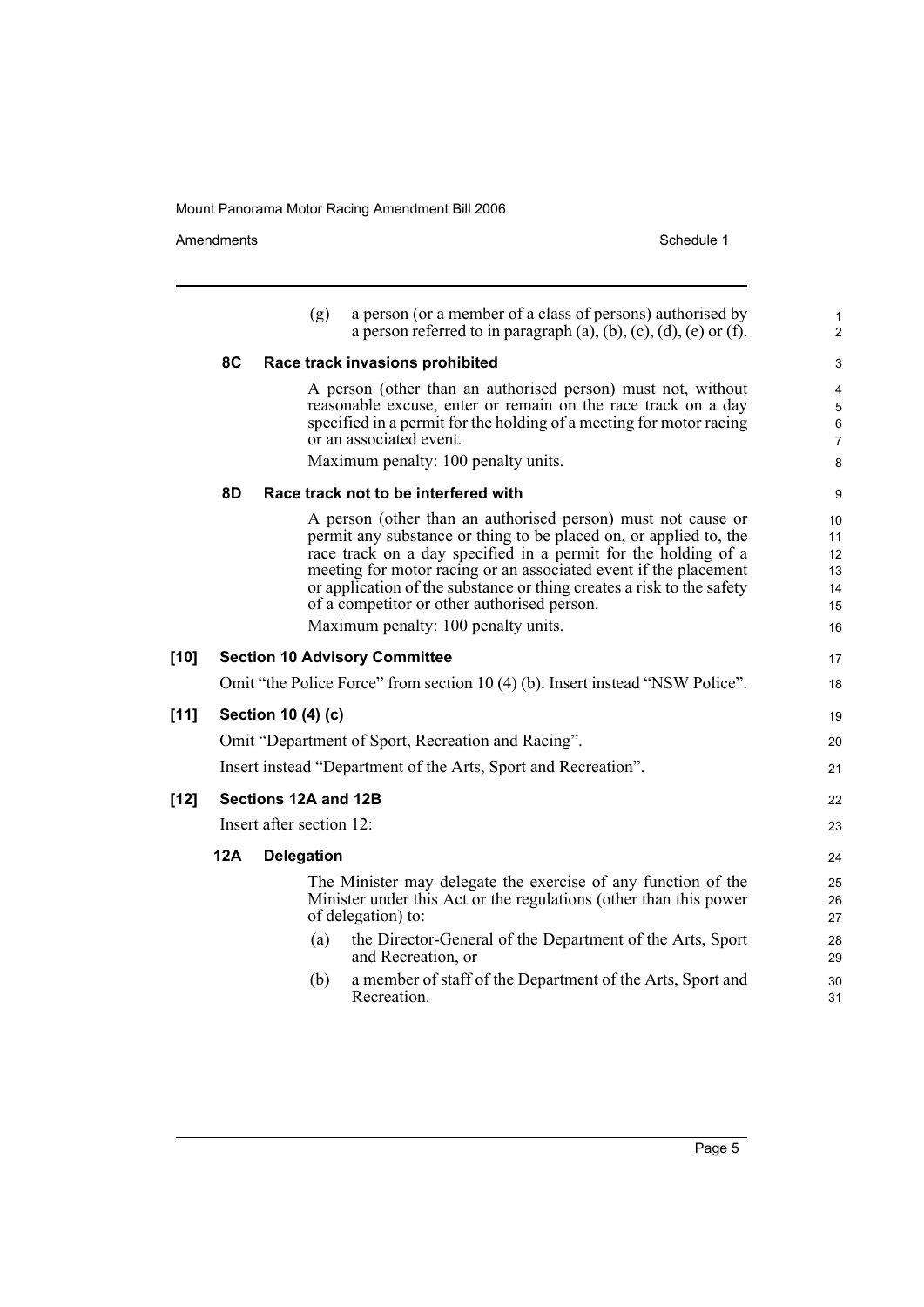Schedule 1 Amendments

#### **12B Public safety reports**

| 146                                           | <b>PUDIIC SATETY REPORTS</b>               |                                                                                                                                                                                                                                                                                      |                            |  |
|-----------------------------------------------|--------------------------------------------|--------------------------------------------------------------------------------------------------------------------------------------------------------------------------------------------------------------------------------------------------------------------------------------|----------------------------|--|
|                                               | (1)                                        | The Commissioner of Police may, if the Commissioner is<br>satisfied that a member of NSW Police has conducted a public<br>safety inspection of the race track, issue a public safety report<br>stating that, in the opinion of the Commissioner:                                     |                            |  |
|                                               |                                            | the race track is safe for the holding of the meeting for<br>(a)<br>motor racing specified in the report without the need for<br>any further action, or                                                                                                                              | 6<br>$\overline{7}$<br>8   |  |
|                                               |                                            | the race track will be safe for the holding of the meeting for<br>(b)<br>motor racing specified in the report only if the meeting is<br>held in accordance with such conditions relating to public<br>safety as are specified in the report, or                                      | 9<br>10<br>11<br>12        |  |
|                                               |                                            | the race track is not safe for the holding of the meeting for<br>(c)<br>motor racing specified in the report.                                                                                                                                                                        | 13<br>14                   |  |
|                                               | (2)                                        | Without limiting subsection (1) (b), a report may include<br>conditions relating to measures to be taken for the health, safety<br>and convenience of the public or competitors or other persons at<br>or near the race track or on any other part of the Mount Panorama<br>Circuit. | 15<br>16<br>17<br>18<br>19 |  |
|                                               | (3)                                        | A report issued under this section must include the following:                                                                                                                                                                                                                       | 20                         |  |
|                                               |                                            | the date on which the public safety inspection was carried<br>(a)<br>out,                                                                                                                                                                                                            | 21<br>22                   |  |
|                                               |                                            | a statement of an opinion referred to in subsection $(1)$ $(a)$ ,<br>(b)<br>(b) or $(c)$ ,                                                                                                                                                                                           | 23<br>24                   |  |
|                                               |                                            | in the case of a report stating the opinion referred to in<br>(c)<br>subsection $(1)$ (b)—the conditions relating to public safety<br>to which the report is subject.                                                                                                                | 25<br>26<br>27             |  |
|                                               | (4)                                        | If the Commissioner of Police issues a report under this section,<br>the Commissioner is to cause a copy of the report to be sent to<br>both the Minister and the Council no later than one month before<br>the event in respect of which the report is issued.                      | 28<br>29<br>30<br>31       |  |
|                                               | <b>Section 14 Proceedings for offences</b> |                                                                                                                                                                                                                                                                                      |                            |  |
|                                               |                                            | Omit "the regulations" wherever occurring in section 14 (1) and (2).                                                                                                                                                                                                                 | 33                         |  |
| Insert instead "this Act or the regulations". |                                            |                                                                                                                                                                                                                                                                                      |                            |  |

[13]